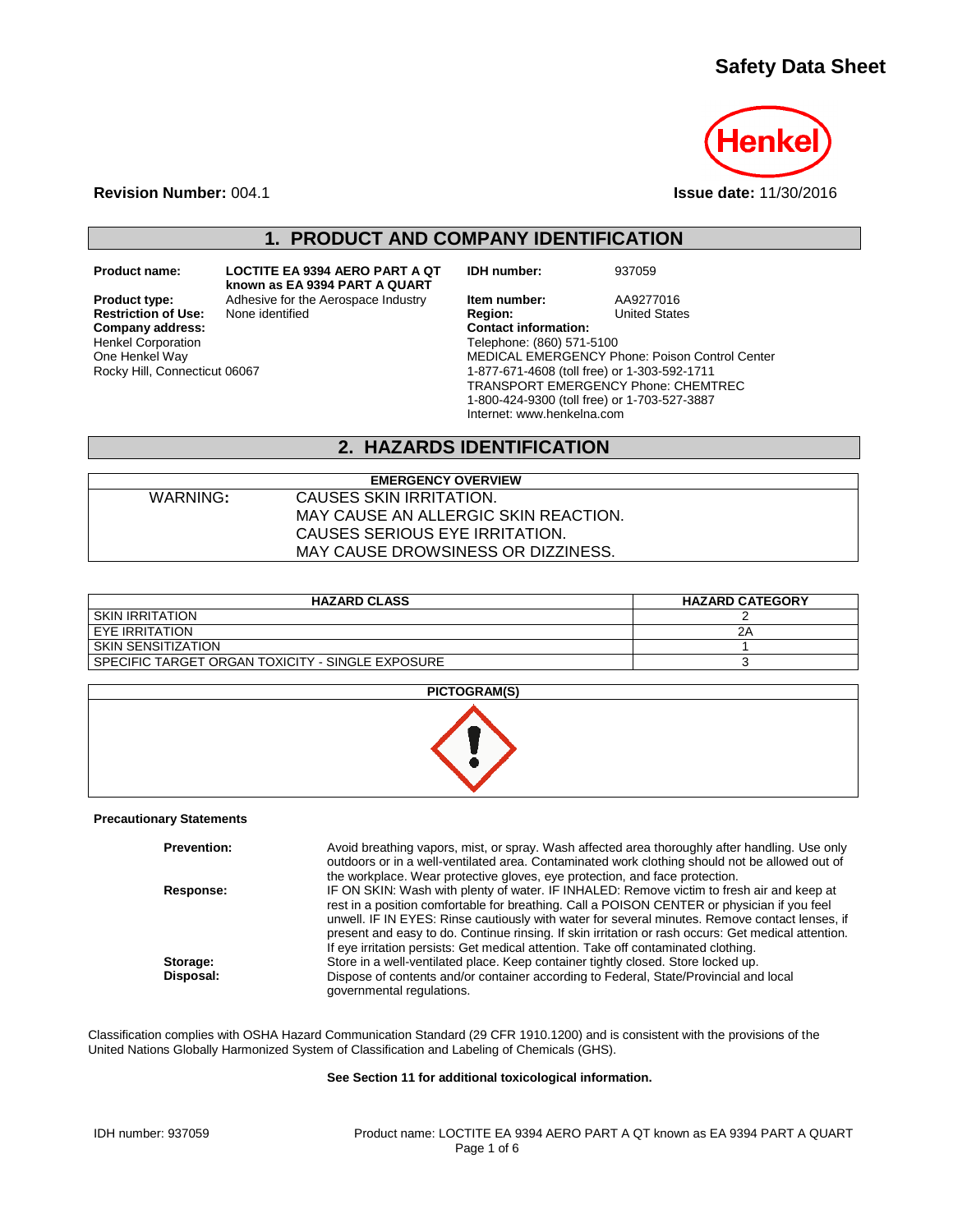#### **3. COMPOSITION / INFORMATION ON INGREDIENTS**

| <b>Hazardous Component(s)</b>                         | <b>CAS Number</b> | Percentage* |
|-------------------------------------------------------|-------------------|-------------|
| Aluminum                                              | 7429-90-5         | $30 - 40$   |
| Tetraglycidyl diaminodiphenylmethane                  | 28768-32-3        | $30 - 40$   |
| Epichlorohydrin-4,4'-isopropylidene<br>diphenol resin | 25068-38-6        | $20 - 30$   |
| Modified epoxy resin                                  | Unknown           | $5 - 10$    |
| Treated fumed silica                                  | 67762-90-7        | $1 - 5$     |

\* Exact percentages may vary or are trade secret. Concentration range is provided to assist users in providing appropriate protections.

| <b>4. FIRST AID MEASURES</b>       |                                                                                                                                                                |  |  |
|------------------------------------|----------------------------------------------------------------------------------------------------------------------------------------------------------------|--|--|
| Inhalation:                        | If inhaled, immediately remove the affected person to fresh air. If symptoms<br>develop and persist, get medical attention.                                    |  |  |
| Skin contact:                      | Remove contaminated clothing and footwear. Immediately wash skin<br>thoroughly with soap and water. If symptoms develop and persist, get medical<br>attention. |  |  |
| Eye contact:                       | In case of contact with the eyes, rinse immediately with plenty of water for 15<br>minutes, and seek immediate medical attention.                              |  |  |
| Ingestion:                         | Get medical attention. Do not induce vomiting. Never give anything by mouth<br>to a victim who is unconscious or is having convulsions.                        |  |  |
| Symptoms:                          | See Section 11.                                                                                                                                                |  |  |
| Notes to physician:                | Treat symptomatically and supportively.                                                                                                                        |  |  |
|                                    | <b>5. FIRE FIGHTING MEASURES</b>                                                                                                                               |  |  |
| <b>Extinguishing media:</b>        | Water spray (fog), foam, dry chemical or carbon dioxide.                                                                                                       |  |  |
| Special firefighting procedures:   | Wear full protective clothing. Wear self-contained breathing apparatus.                                                                                        |  |  |
| Unusual fire or explosion hazards: | May liberate large quantities of dense, foul-smelling smoke which may contain<br>unidentified toxic gasses.                                                    |  |  |
| Hazardous combustion products:     | Upon decomposition, this product emits carbon monoxide, carbon dioxide<br>and/or low molecular weight hydrocarbons. Oxides of nitrogen.                        |  |  |

## **6. ACCIDENTAL RELEASE MEASURES**

**Use personal protection recommended in Section 8, isolate the hazard area and deny entry to unnecessary and unprotected personnel.**

| <b>Environmental precautions:</b> | Prevent further leakage or spillage if safe to do so. Wear appropriate<br>protective equipment and clothing during clean-up. Do not allow product to<br>enter sewer or waterways. |
|-----------------------------------|-----------------------------------------------------------------------------------------------------------------------------------------------------------------------------------|
| Clean-up methods:                 | Absorb spill with inert material. Shovel material into appropriate container for<br>disposal. Dispose of according to Federal, State and local governmental<br>regulations.       |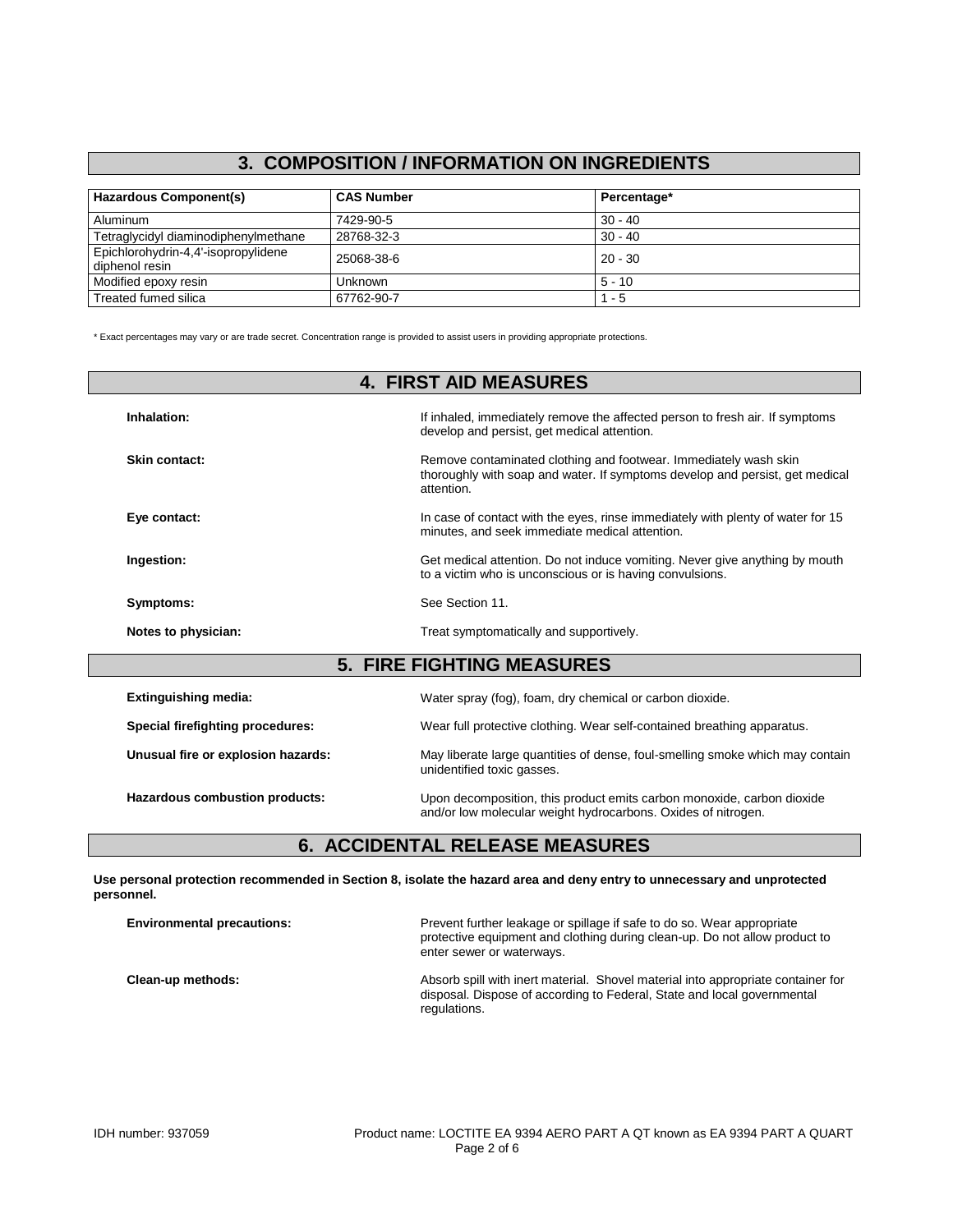## **7. HANDLING AND STORAGE**

Handling: **Handling: Avoid contact with eyes, skin and clothing.** Use only with adequate ventilation. For the Part A plus Part B adhesive mixture, follow curing schedule as recommended in product literature. Do not heat Part A at temperatures greater than 80 ºC (176 ºF). This material may self-react at higher temperatures and cause an exotherm. The exotherm has the potential for release of excessive energy and toxic gasses. Empty containers retain product residue, so obey hazard warnings and handle empty containers as if they were full.

**Storage:** Keep container tightly closed and in a cool, well-ventilated place away from incompatible materials.

**For information on product shelf life, please review labels on container or check the Technical Data Sheet.**

#### **8. EXPOSURE CONTROLS / PERSONAL PROTECTION**

**Employers should complete an assessment of all workplaces to determine the need for, and selection of, proper exposure controls and protective equipment for each task performed.**

| Hazardous Component(s)                                | <b>ACGIH TLV</b>                                                       | <b>OSHA PEL</b>                                                                                                                                                                                                                        | <b>AIHA WEEL</b> | <b>OTHER</b> |
|-------------------------------------------------------|------------------------------------------------------------------------|----------------------------------------------------------------------------------------------------------------------------------------------------------------------------------------------------------------------------------------|------------------|--------------|
| Aluminum                                              | 1 mg/m3 TWA<br>Respirable fraction.                                    | 15 mg/m3 PEL (as<br>AI) Total dust.<br>5 mg/m3 PEL (as Al)<br>Respirable fraction.<br><b>15 MPPCF TWA</b><br>Respirable fraction.<br>50 MPPCF TWA<br>Total dust.<br>5 mg/m3 TWA<br>Respirable fraction.<br>15 mg/m3 TWA Total<br>dust. | None             | None         |
| Tetraglycidyl diaminodiphenylmethane                  | None                                                                   | None                                                                                                                                                                                                                                   | None             | None         |
| Epichlorohydrin-4,4'-isopropylidene<br>diphenol resin | None                                                                   | None                                                                                                                                                                                                                                   | None             | None         |
| Modified epoxy resin                                  | None                                                                   | None                                                                                                                                                                                                                                   | None             | None         |
| Treated fumed silica                                  | 10 mg/m3 TWA<br>Inhalable dust.<br>3 mg/m3 TWA<br>Respirable fraction. | 15 mg/m3 TWA Total<br>dust.<br>5 mg/m3 TWA<br>Respirable fraction.                                                                                                                                                                     | None             | None         |

**Engineering controls:** Provide local and general exhaust ventilation to effectively remove and  $\blacksquare$ prevent buildup of any vapors or mists generated from the handling of this product.

**Respiratory protection:** If ventilation is not sufficient to effectively prevent buildup of aerosols, mists or vapors, appropriate NIOSH/MSHA respiratory protection must be provided.

**Eye/face protection:** Wear safety glasses; chemical goggles (if splashing is possible).

**Skin protection:** Wear impervious gloves for prolonged contact. Use of impervious apron and boots are recommended.

#### **9. PHYSICAL AND CHEMICAL PROPERTIES**

**Physical state:** Liquid<br> **Color:** Critical State: Critical State: Critical State: Critical State: Critical State: Critical State: Critical State: Critical State: Critical State: Critical State: Critical State: Critical St **Color:** Gray **Odor:** mild **Odor threshold:** Not available.<br> **pH:** Neutral **pH:** Neutral **Vapor pressure:** Nil **Boiling point/range:** Not determined<br> **Melting point/ range:** Not determined **Melting point/ range:** 

IDH number: 937059 Product name: LOCTITE EA 9394 AERO PART A QT known as EA 9394 PART A QUART Page 3 of 6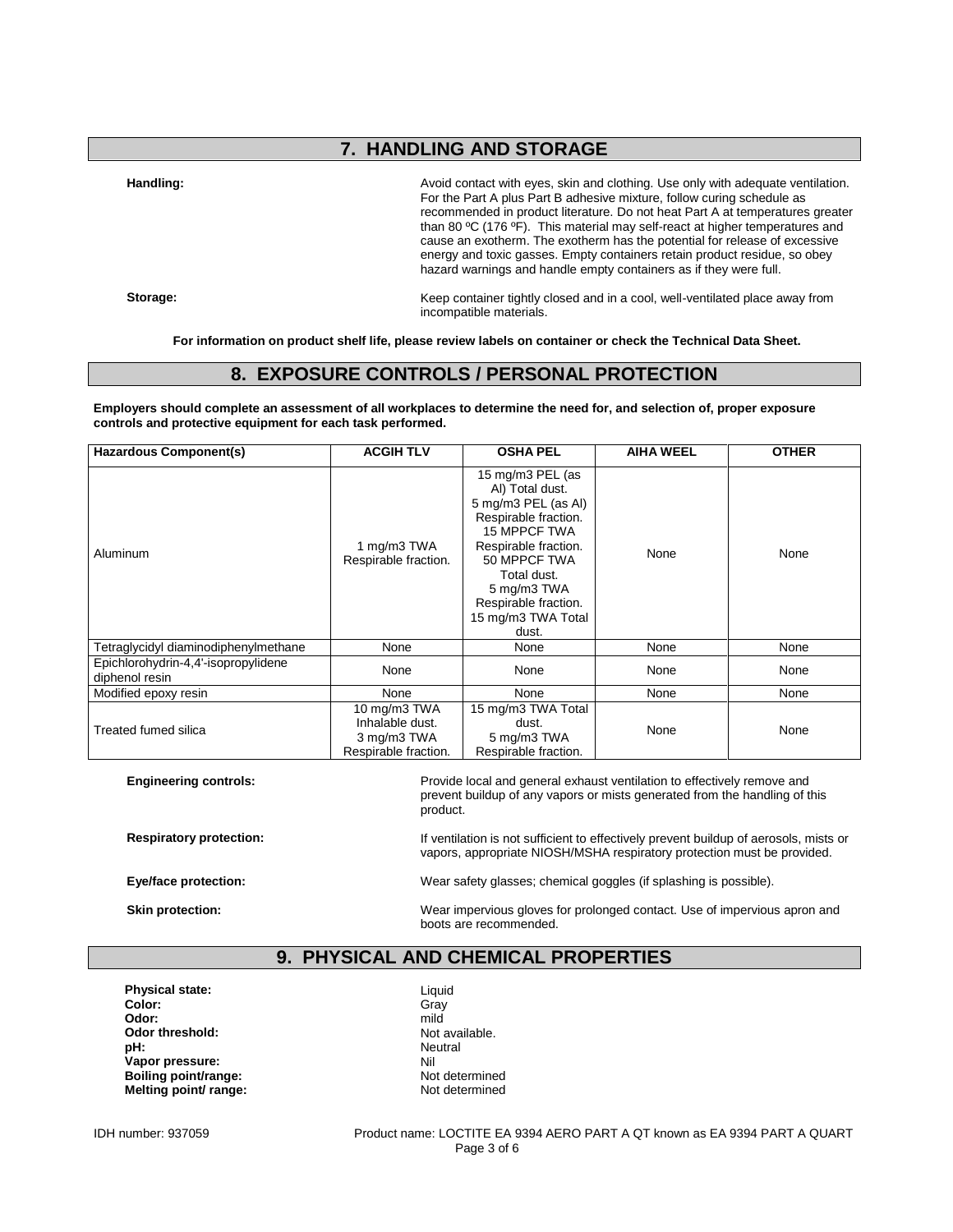| Specific gravity:                        | 1.49                                                                  |
|------------------------------------------|-----------------------------------------------------------------------|
| Vapor density:                           | > 1                                                                   |
| Flash point:                             | $> 93$ °C ( $> 199.4$ °F)                                             |
| Flammable/Explosive limits - lower:      | Not determined                                                        |
| Flammable/Explosive limits - upper:      | Not determined                                                        |
| <b>Autoignition temperature:</b>         | Not determined                                                        |
| <b>Flammability:</b>                     | Not applicable                                                        |
| <b>Evaporation rate:</b>                 | Not determined                                                        |
| Solubility in water:                     | Negligible                                                            |
| Partition coefficient (n-octanol/water): | Not determined                                                        |
| <b>VOC content:</b>                      | < 10 q/l per SCAQMD Rule 1124 [EPA Test Method 24/304-91] (estimated) |
| Viscosity:                               | Not available.                                                        |
| Decomposition temperature:               | Not available.                                                        |

## **10. STABILITY AND REACTIVITY**

| Stability:                                  | Stable at normal conditions.                                                                                                            |
|---------------------------------------------|-----------------------------------------------------------------------------------------------------------------------------------------|
| <b>Hazardous reactions:</b>                 | May occur.                                                                                                                              |
| <b>Hazardous decomposition</b><br>products: | Upon decomposition, this product emits carbon monoxide, carbon dioxide and/or low<br>molecular weight hydrocarbons. Oxides of nitrogen. |
| Incompatible materials:                     | Strong acids and oxidizing agents. Amines.                                                                                              |
| <b>Reactivity:</b>                          | Not available.                                                                                                                          |
| Conditions to avoid:                        | To avoid thermal decomposition, do not overheat.                                                                                        |
|                                             | TAVIAAL AAIA 41. INIFADNI 4 TIANI<br>$\overline{A}$                                                                                     |

#### **11. TOXICOLOGICAL INFORMATION**

**Relevant routes of exposure:** Skin, Inhalation, Eyes

#### **Potential Health Effects/Symptoms**

| Inhalation:<br><b>Skin contact:</b> | May cause respiratory tract irritation.<br>This product may cause irritation to the skin. Repeated or prolonged skin contact may result in<br>allergic sensitization. |
|-------------------------------------|-----------------------------------------------------------------------------------------------------------------------------------------------------------------------|
| Eye contact:                        | This product may cause irritation to the eyes.                                                                                                                        |
| Ingestion:                          | Ingestion of this product may cause nausea, vomiting and diarrhea.                                                                                                    |

| <b>Hazardous Component(s)</b>                         | LD50s and LC50s | Immediate and Delayed Health Effects                                                                              |
|-------------------------------------------------------|-----------------|-------------------------------------------------------------------------------------------------------------------|
| Aluminum                                              | None            | Central nervous system, Irritant, Lung                                                                            |
| Tetraglycidyl diaminodiphenylmethane                  | None            | Allergen, Blood, Central nervous system,<br>Gastrointestinal, Irritant, Kidney, Liver,<br>Mutagen, Nervous System |
| Epichlorohydrin-4,4'-isopropylidene<br>diphenol resin | None            | Allergen, Irritant                                                                                                |
| Modified epoxy resin                                  | None            | No Data                                                                                                           |
| Treated fumed silica                                  | None            | Irritant                                                                                                          |

| Hazardous Component(s)                                | <b>NTP Carcinogen</b> | <b>IARC Carcinogen</b> | <b>OSHA Carcinogen</b><br>(Specifically Regulated) |
|-------------------------------------------------------|-----------------------|------------------------|----------------------------------------------------|
| <b>Aluminum</b>                                       | No                    | No                     | No                                                 |
| Tetraglycidyl diaminodiphenylmethane                  | No                    | No                     | No                                                 |
| Epichlorohydrin-4,4'-isopropylidene<br>diphenol resin | No                    | No                     | No                                                 |
| Modified epoxy resin                                  | No                    | No                     | No                                                 |
| Treated fumed silica                                  | No                    | No                     | No                                                 |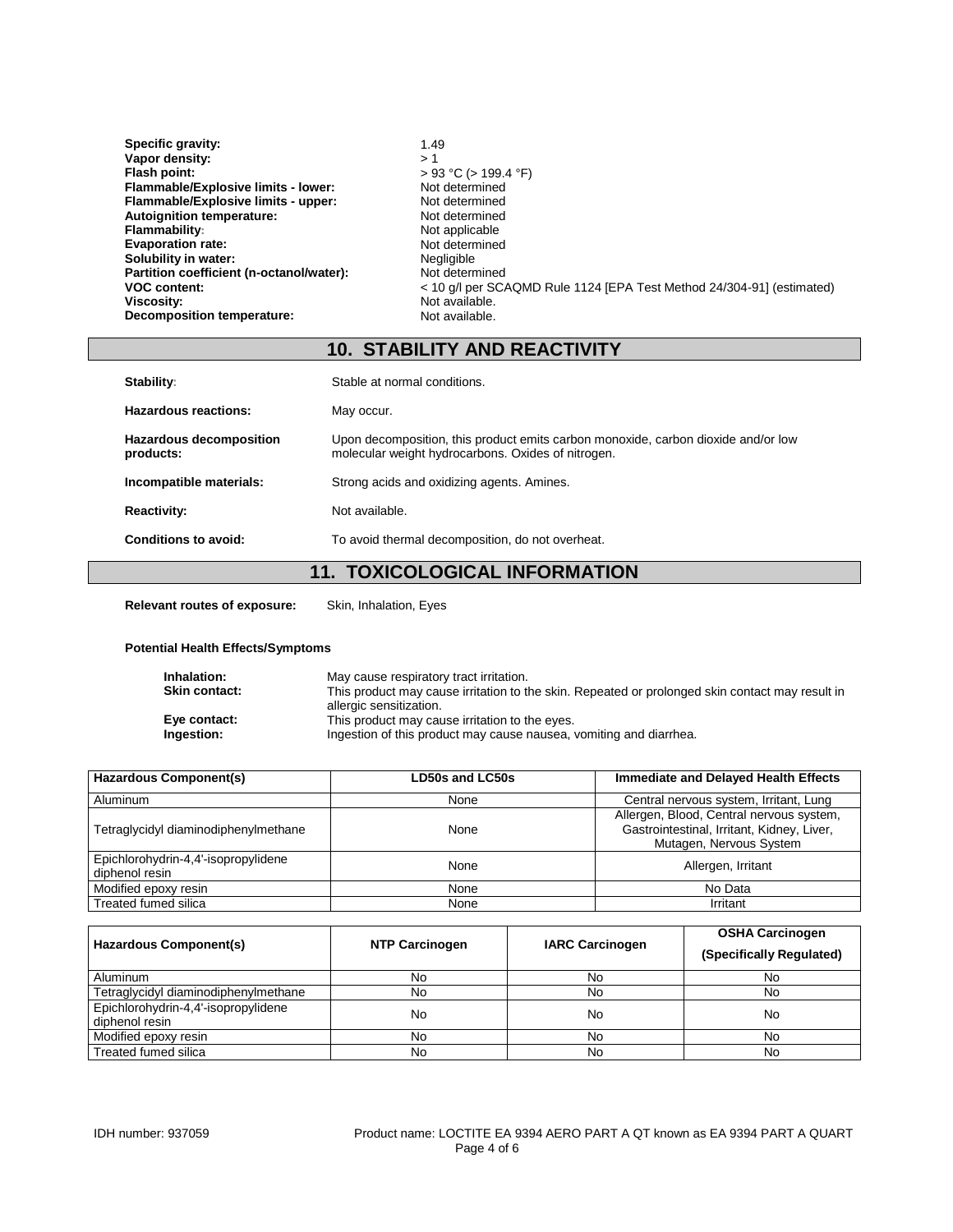#### **12. ECOLOGICAL INFORMATION**

**Ecological information:** Toxic to aquatic organisms

#### **13. DISPOSAL CONSIDERATIONS**

**Information provided is for unused product only.**

**Recommended method of disposal:** Dispose of according to Federal, State and local governmental regulations.

**Hazardous waste number:** Material, if discarded, is not expected to be a characteristic hazardous waste under RCRA.

#### **14. TRANSPORT INFORMATION**

**The transport information provided in this section only applies to the material/formulation itself, and is not specific to any package/configuration.**

**U.S. Department of Transportation Ground (49 CFR)**

| Not r |
|-------|
| None  |
| None  |
| None  |
|       |

**Not regulated**<br>None **None**<br>None

## **International Air Transportation (ICAO/IATA)**

**Hazard class or division:** 9<br>**Identification number:** UN 3082 **Identification number:** UN<br>Packing group: III **Packing group:** 

# **Water Transportation (IMO/IMDG)**

**Hazard class or division:** 9<br> **Identification number:** UN 3082 **Identification number:** UN<br>**Packing group:** III **Packing group:**<br>Marine pollutant:

**Proper shipping name:** ENVIRONMENTALLY HAZARDOUS SUBSTANCE, LIQUID, N.O.S. (Tetraglycidyl diaminodiphenylmethane, Bisphenol-A Epichlorhydrin resin)

**Proper shipping name:** Environmentally hazardous substance, liquid, n.o.s. (Tetraglycidyl diaminodiphenylmethane, Bisphenol-A Epichlorhydrin resin)

**Marine pollutant:** Tetraglycidyl diaminodiphenylmethane, Bisphenol-A Epichlorhydrin resin<br> **Exceptions:** Classified per IMDG Amendment 34; Effective Jan 1, 2010. **Exceptions:** Classified per IMDG Amendment 34; Effective Jan 1, 2010.

#### **15. REGULATORY INFORMATION**

**United States Regulatory Information**

| <b>TSCA 8 (b) Inventory Status:</b>                                                                           | All components are listed or are exempt from listing on the Toxic Substances Control Act<br>Inventory.                                                                                                                                                                                            |
|---------------------------------------------------------------------------------------------------------------|---------------------------------------------------------------------------------------------------------------------------------------------------------------------------------------------------------------------------------------------------------------------------------------------------|
| TSCA 12 (b) Export Notification:                                                                              | None above reporting de minimis                                                                                                                                                                                                                                                                   |
| <b>CERCLA/SARA Section 302 EHS:</b><br><b>CERCLA/SARA Section 311/312:</b><br><b>CERCLA/SARA Section 313:</b> | None above reporting de minimis.<br>Immediate Health, Delayed Health<br>This product contains the following toxic chemicals subject to the reporting requirements of<br>section 313 of the Emergency Planning and Community Right-To-Know Act of 1986 (40<br>CFR 372). Aluminum (CAS# 7429-90-5). |
| <b>California Proposition 65:</b>                                                                             | This product contains a chemical known in the State of California to cause cancer. This<br>product contains a chemical known to the State of California to cause birth defects or other<br>reproductive harm.                                                                                     |
| <b>Canada Regulatory Information</b>                                                                          |                                                                                                                                                                                                                                                                                                   |
| <b>CEPA DSL/NDSL Status:</b>                                                                                  | One or more components are not listed on, and are not exempt from listing on either the<br>Domestic Substances List or the Non-Domestic Substances List.                                                                                                                                          |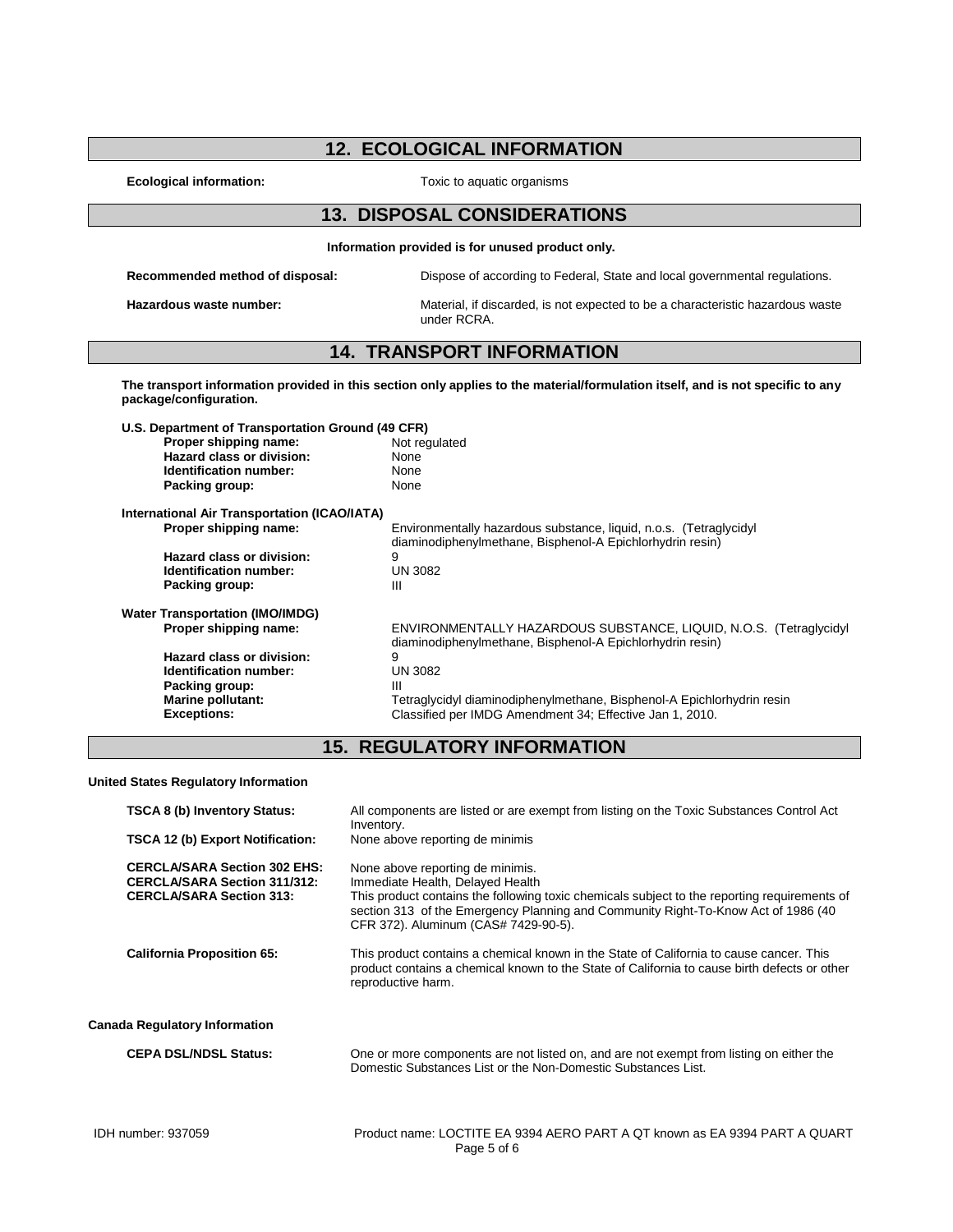## **16. OTHER INFORMATION**

**This safety data sheet contains changes from the previous version in sections:** New Material Safety Data Sheet format.

**Prepared by:** Mark Mau, Regulatory Affairs Specialist

**Issue date:** 11/30/2016

**DISCLAIMER:** The data contained herein are furnished for information only and are believed to be reliable. However, Henkel Corporation and its affiliates ("Henkel") does not assume responsibility for any results obtained by persons over whose methods Henkel has no control. It is the user's responsibility to determine the suitability of Henkel's products or any production methods mentioned herein for a particular purpose, and to adopt such precautions as may be advisable for the protection of property and persons against any hazards that may be involved in the handling and use of any Henkel's products. In light of the foregoing, Henkel specifically disclaims all warranties, express or implied, including warranties of merchantability and fitness for a particular purpose, arising from sale or use of Henkel's products. Henkel further disclaims any liability for consequential or incidental damages of any kind, including lost profits.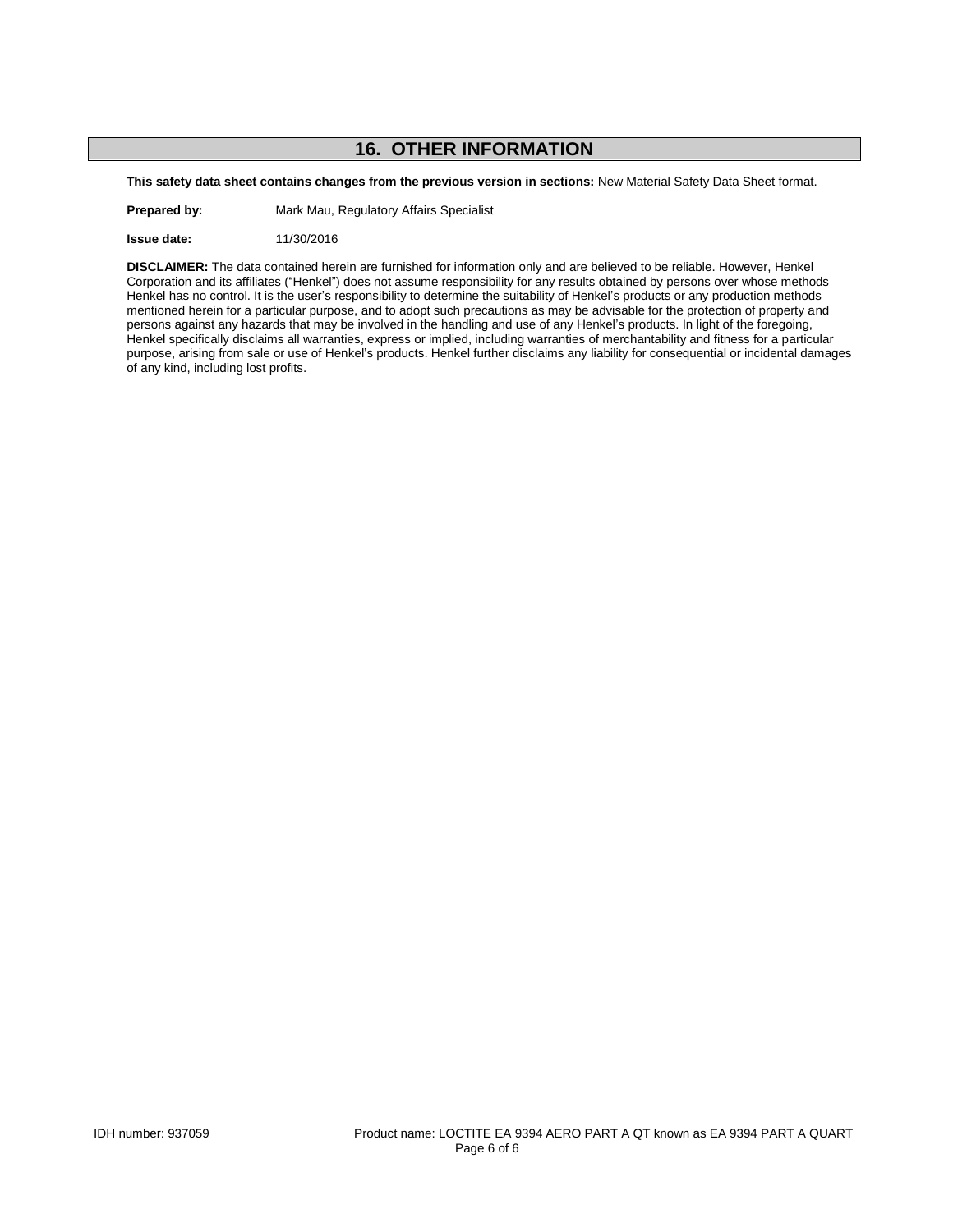## **Safety Data Sheet**



**Revision Number:** 003.1 **Issue date:** 10/24/2016

## **1. PRODUCT AND COMPANY IDENTIFICATION**

Henkel Corporation One Henkel Way Rocky Hill, Connecticut 06067

**Product name: LOCTITE EA 9394 AERO PART B 8OZ known as EA 9394 PART B 8 OZ Product type:** Epoxy HardenerAdhesive for the Aerospace Industry<br>None identified **Restriction of Use:** None identified **Region:** Region: United States Company address: Company address:

**IDH number:** 937060

**Item number:** AB9277014

**Company address: Contact information:** Telephone: (860) 571-5100 MEDICAL EMERGENCY Phone: Poison Control Center 1-877-671-4608 (toll free) or 1-303-592-1711 TRANSPORT EMERGENCY Phone: CHEMTREC 1-800-424-9300 (toll free) or 1-703-527-3887 Internet: www.henkelna.com

#### **2. HAZARDS IDENTIFICATION**

| <b>EMERGENCY OVERVIEW</b> |                                          |  |
|---------------------------|------------------------------------------|--|
| DANGER:                   | HARMFUL IN CONTACT WITH SKIN.            |  |
|                           | CAUSES SEVERE SKIN BURNS AND EYE DAMAGE. |  |
|                           | MAY CAUSE AN ALLERGIC SKIN REACTION.     |  |

| <b>HAZARD CLASS</b>     | <b>HAZARD CATEGORY</b> |
|-------------------------|------------------------|
| I ACUTE TOXICITY DERMAL |                        |
| <b>SKIN CORROSION</b>   | ◡                      |
| l SERIOUS EYE DAMAGE    |                        |
| SKIN SENSITIZATION      |                        |



#### **Precautionary Statements**

| <b>Prevention:</b> | Do not breathe dust or fumes. Wash affected area thoroughly after handling. Contaminated<br>work clothing should not be allowed out of the workplace. Wear protective gloves, clothing, eye<br>and face protection.                                                                                                                                                                                                                                                                                                         |
|--------------------|-----------------------------------------------------------------------------------------------------------------------------------------------------------------------------------------------------------------------------------------------------------------------------------------------------------------------------------------------------------------------------------------------------------------------------------------------------------------------------------------------------------------------------|
| Response:          | IF SWALLOWED: Rinse mouth. Do NOT induce vomiting. If on skin (or hair): Take off<br>immediately all contaminated clothing. IF INHALED: Remove victim to fresh air and keep at rest<br>in a position comfortable for breathing. Immediately call a POISON CENTER or physician. IF IN<br>EYES: Rinse cautiously with water for several minutes. Remove contact lenses, if present and<br>easy to do. Continue rinsing. If skin irritation or rash occurs: Get medical attention. Wash<br>contaminated clothing before reuse. |
| Storage:           | Store locked up.                                                                                                                                                                                                                                                                                                                                                                                                                                                                                                            |
| Disposal:          | Dispose of contents and/or container according to Federal, State/Provincial and local<br>governmental regulations.                                                                                                                                                                                                                                                                                                                                                                                                          |

Classification complies with OSHA Hazard Communication Standard (29 CFR 1910.1200) and is consistent with the provisions of the United Nations Globally Harmonized System of Classification and Labeling of Chemicals (GHS).

#### **See Section 11 for additional toxicological information.**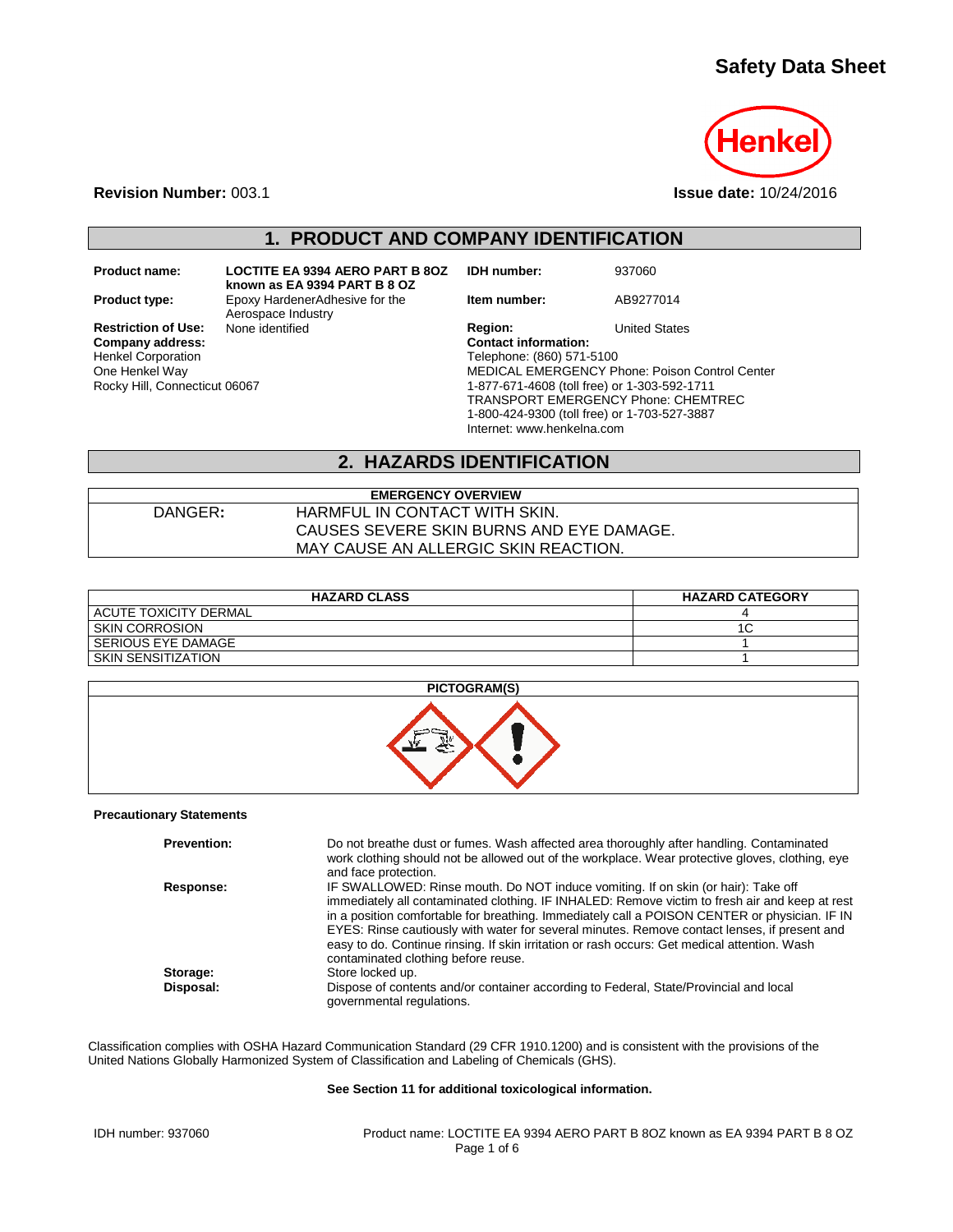#### **3. COMPOSITION / INFORMATION ON INGREDIENTS**

| <b>Hazardous Component(s)</b>                 | <b>CAS Number</b> | Percentage* |
|-----------------------------------------------|-------------------|-------------|
| Tetraethylene pentamine                       | 112-57-2          | $40 - 50$   |
| N,N'-Bis(3-aminopropyl)piperazine             | 7209-38-3         | $30 - 40$   |
| Silica, amorphous, fumed, crystal-free        | 112945-52-5       | $5 - 10$    |
| 3,6,9,12<br>tetraazatetradecamethylenediamine | 4067-16-7         | $5 - 10$    |
| Triethylenetetramine                          | 112-24-3          | $1 - 5$     |
| Carbon black                                  | 1333-86-4         | $0.1 - 1$   |

\* Exact percentages may vary or are trade secret. Concentration range is provided to assist users in providing appropriate protections.

| <b>4. FIRST AID MEASURES</b>       |                                                                                                                                                                |  |
|------------------------------------|----------------------------------------------------------------------------------------------------------------------------------------------------------------|--|
| Inhalation:                        | If inhaled, immediately remove the affected person to fresh air. If symptoms<br>develop and persist, get medical attention.                                    |  |
| Skin contact:                      | Remove contaminated clothing and footwear. Immediately wash skin<br>thoroughly with soap and water. If symptoms develop and persist, get medical<br>attention. |  |
| Eye contact:                       | In case of contact with the eyes, rinse immediately with plenty of water for 15<br>minutes, and seek immediate medical attention.                              |  |
| Ingestion:                         | Get immediate medical attention. Do not induce vomiting. Never give anything<br>by mouth to a victim who is unconscious or is having convulsions.              |  |
| Symptoms:                          | See Section 11.                                                                                                                                                |  |
| Notes to physician:                | Treat symptomatically and supportively.                                                                                                                        |  |
|                                    | <b>5. FIRE FIGHTING MEASURES</b>                                                                                                                               |  |
| <b>Extinguishing media:</b>        | Water spray (fog), foam, dry chemical or carbon dioxide.                                                                                                       |  |
| Special firefighting procedures:   | Wear full protective clothing. Wear self-contained breathing apparatus.                                                                                        |  |
| Unusual fire or explosion hazards: | In case of fire, keep containers cool with water spray. Closed containers may<br>rupture (due to build up of pressure) when exposed to extreme heat.           |  |
| Hazardous combustion products:     | Upon decomposition, this product emits carbon monoxide, carbon dioxide                                                                                         |  |

#### **6. ACCIDENTAL RELEASE MEASURES**

**Use personal protection recommended in Section 8, isolate the hazard area and deny entry to unnecessary and unprotected personnel.**

| <b>Environmental precautions:</b> | Prevent further leakage or spillage if safe to do so. Wear appropriate<br>protective equipment and clothing during clean-up. Do not allow product to<br>enter sewer or waterways. |
|-----------------------------------|-----------------------------------------------------------------------------------------------------------------------------------------------------------------------------------|
| Clean-up methods:                 | Scrape up spilled material and place in a closed container for disposal.<br>Dispose of according to Federal, State and local governmental regulations.                            |

and/or low molecular weight hydrocarbons. Oxides of nitrogen.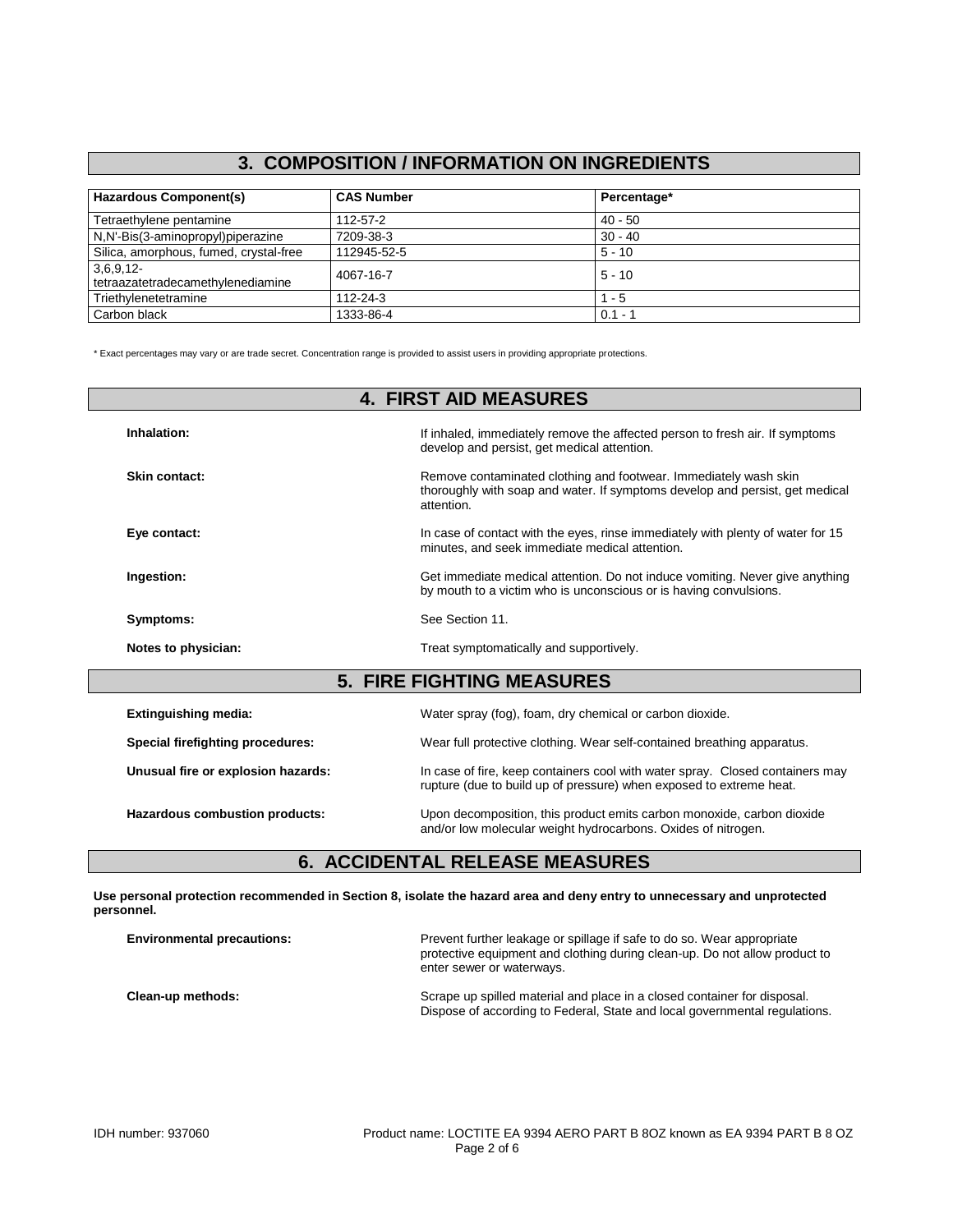## **7. HANDLING AND STORAGE**

**Handling:** For the Part A plus Part B adhesive mixture, follow curing schedule as recommended in product literature. Do not heat Part B at temperatures greater than 100 °C (212 °F). This material may self-react at higher temperatures and cause an exotherm. The exotherm has the potential for release of excessive energy and toxic gasses. Empty containers retain product residue, so obey hazard warnings and handle empty containers as if they were full. Do not cut, grind, weld, or drill on or near this container.

**Storage:** Keep container tightly closed and in a cool, well-ventilated place away from incompatible materials.

**For information on product shelf life, please review labels on container or check the Technical Data Sheet.**

#### **8. EXPOSURE CONTROLS / PERSONAL PROTECTION**

**Employers should complete an assessment of all workplaces to determine the need for, and selection of, proper exposure controls and protective equipment for each task performed.**

| <b>Hazardous Component(s)</b>                    | <b>ACGIH TLV</b>                                                       | <b>OSHA PEL</b>                    | <b>AIHA WEEL</b>                                                                  | <b>OTHER</b> |
|--------------------------------------------------|------------------------------------------------------------------------|------------------------------------|-----------------------------------------------------------------------------------|--------------|
| Tetraethylene pentamine                          | None                                                                   | None                               | (SKIN) Aerosol.<br>1 ppm $(5 \text{ mg/m3})$<br>TWA Aerosol. (Skin<br>sensitizer) | None         |
| N,N'-Bis(3-aminopropyl)piperazine                | None                                                                   | None                               | None                                                                              | None         |
| Silica, amorphous, fumed, crystal-free           | 10 mg/m3 TWA<br>Inhalable dust.<br>3 mg/m3 TWA<br>Respirable fraction. | 20 MPPCF TWA<br>$0.8$ mg/m $3$ TWA | None                                                                              | None         |
| $3,6,9,12-$<br>tetraazatetradecamethylenediamine | None                                                                   | None                               | None                                                                              | None         |
| Triethylenetetramine                             | None                                                                   | None                               | 1 ppm $(6 \text{ mg/m3})$<br><b>TWA</b><br>(SKIN)                                 | None         |
| Carbon black                                     | 3 mg/m3 TWA<br>Inhalable fraction.                                     | 3.5 mg/m3 PEL                      | None                                                                              | None         |

**Engineering controls:** Ventilation should effectively remove and prevent buildup of any dust generated from the handling of this product.

**Respiratory protection:** When dusts or thermal processing fumes are generated and ventilation is not sufficient to effectively remove them, appropriate NIOSH/MSHA approved respiratory protection must be provided.

**Eye/face protection:** Safety goggles or safety glasses with side shields.

**Skin protection:** Wear impervious gloves for prolonged contact. Use of impervious apron and boots are recommended.

#### **9. PHYSICAL AND CHEMICAL PROPERTIES**

**Physical state:** Solid Color: Solid Color: **Color:** Brown **Odor:** Amine **Odor threshold:** Not available.<br> **pH:** Not applicable **Vapor pressure:**  $\leq 0.1$  mm hg<br> **Boiling point/range:**  $\leq 340 °C (644 °F)$ **Boiling point/range:** 340 °C (644<sup>°</sup>F)<br> **Melting point/ range:** Not determined **Melting point/ range:** Not determined by Not determined the Not determined by Not determined by Not determined by Not determined by Not determined by Not determined by Not determined by Not determined by Not determined by **Specific gravity:** 1.0<br> **Vanor density:** 8.6 **Vapor density:**<br>Flash point: **Flammable/Explosive limits - lower:** Not determined

Not applicable<br>< 0.1 mm hg **Flash point:** > 93 °C (> 199.4 °F)

IDH number: 937060 Product name: LOCTITE EA 9394 AERO PART B 8OZ known as EA 9394 PART B 8 OZ Page 3 of 6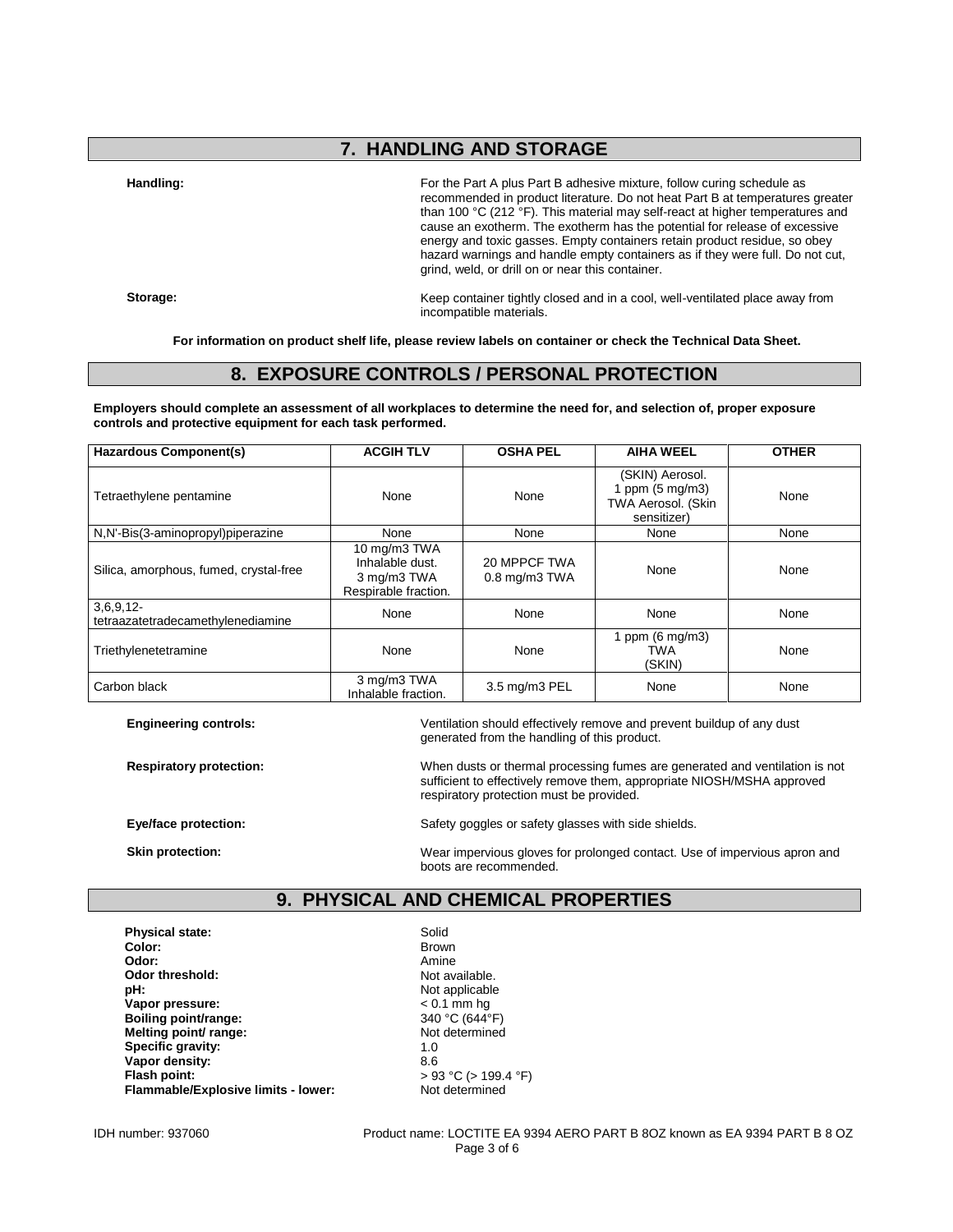| Flammable/Explosive limits - upper:      | Not determined                                                        |
|------------------------------------------|-----------------------------------------------------------------------|
| Autoignition temperature:                | Not determined                                                        |
| <b>Flammability:</b>                     | Not applicable                                                        |
| <b>Evaporation rate:</b>                 | Not determined                                                        |
| Solubility in water:                     | Complete                                                              |
| Partition coefficient (n-octanol/water): | Not determined                                                        |
| <b>VOC content:</b>                      | < 10 g/l per SCAQMD Rule 1124 [EPA Test Method 24/304-91] (estimated) |
| Viscosity:                               | Not available.                                                        |
| Decomposition temperature:               | Not available.                                                        |
|                                          |                                                                       |

## **10. STABILITY AND REACTIVITY**

| Stability:                                  | Stable at normal conditions.                                                                                                                                                                                                                                                                                                   |
|---------------------------------------------|--------------------------------------------------------------------------------------------------------------------------------------------------------------------------------------------------------------------------------------------------------------------------------------------------------------------------------|
| Hazardous reactions:                        | May occur.                                                                                                                                                                                                                                                                                                                     |
| <b>Hazardous decomposition</b><br>products: | Upon decomposition, this product emits carbon monoxide, carbon dioxide and/or low<br>molecular weight hydrocarbons. Oxides of nitrogen.                                                                                                                                                                                        |
| Incompatible materials:                     | Keep away from strong oxidizing agents, strong Lewis or mineral acids.                                                                                                                                                                                                                                                         |
| <b>Reactivity:</b>                          | Not available.                                                                                                                                                                                                                                                                                                                 |
| Conditions to avoid:                        | Avoid mixing resin (Part A) and curing agent (Part B) unless you plan to use immediately. Do<br>not heat mixed adhesive unless curing surfaces to be bonded. Failure to observe these<br>precautions may result in excessive heat build-up causing an exotherm. The exotherm has the<br>potential for release of toxic gasses. |
|                                             | <b>11. TOXICOLOGICAL INFORMATION</b>                                                                                                                                                                                                                                                                                           |

**Relevant routes of exposure:** Skin, Inhalation, Eyes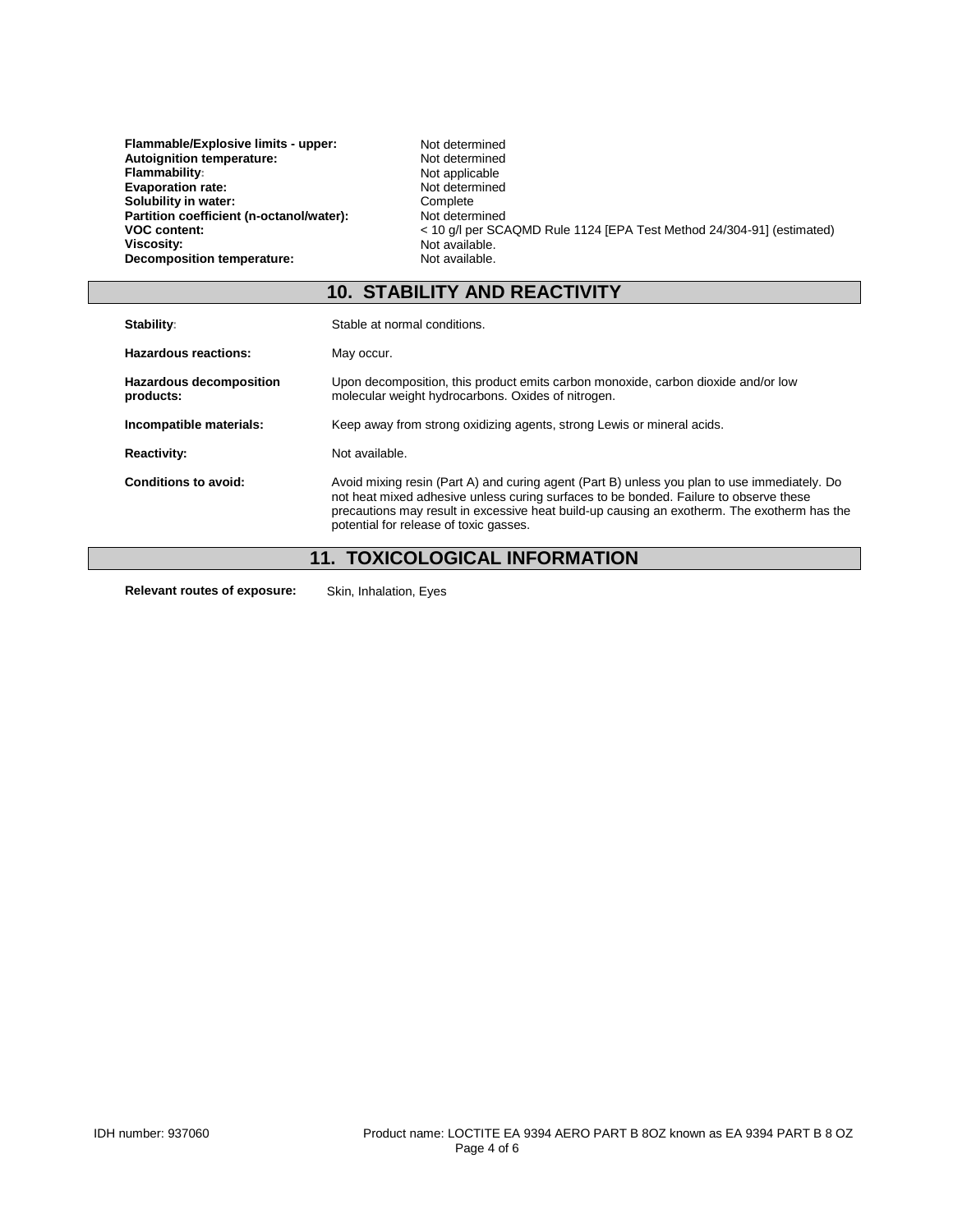#### **Potential Health Effects/Symptoms**

| Inhalation:                | Can cause severe irritation and burns to the respiratory tract. May cause allergic respiratory<br>reaction.                                                                                                         |
|----------------------------|---------------------------------------------------------------------------------------------------------------------------------------------------------------------------------------------------------------------|
| <b>Skin contact:</b>       | This product is severely irritating to the skin and may cause burns. Repeated or prolonged skin<br>contact may result in allergic sensitization. This product may be harmful if it is absorbed<br>through the skin. |
| Eye contact:<br>Ingestion: | This product is severely irritating to the eyes and may cause eye burns.<br>Ingestion may produce burns to the lips, oral cavity, upper airway, esophagus and possibly the<br>digestive tract.                      |

| Hazardous Component(s)                           | LD50s and LC50s                                                                                     | <b>Immediate and Delayed Health Effects</b>              |  |
|--------------------------------------------------|-----------------------------------------------------------------------------------------------------|----------------------------------------------------------|--|
| Tetraethylene pentamine                          | Oral LD50 (Rat) = $3.99$ g/kg<br>Oral LD50 (Rat) = $2.1$ g/kg<br>Dermal LD50 (Rabbit) = $0.66$ g/kg | Irritant, Mutagen, Allergen                              |  |
| N,N'-Bis(3-aminopropyl)piperazine                | None                                                                                                | No Records                                               |  |
| Silica, amorphous, fumed, crystal-free           | None                                                                                                | Nuisance dust                                            |  |
| $3,6,9,12-$<br>tetraazatetradecamethylenediamine | None                                                                                                | Irritant, Allergen                                       |  |
| Triethylenetetramine                             | None                                                                                                | Allergen, Corrosive, Developmental, Irritant,<br>Mutagen |  |
| Carbon black                                     | Oral LD50 (Rat) = $> 8,000$ mg/kg                                                                   | Respiratory, Some evidence of<br>carcinogenicity         |  |

| Hazardous Component(s)                 | <b>NTP Carcinogen</b> | <b>IARC Carcinogen</b> | <b>OSHA Carcinogen</b>   |
|----------------------------------------|-----------------------|------------------------|--------------------------|
|                                        |                       |                        | (Specifically Regulated) |
| Tetraethylene pentamine                | No                    | No                     | No                       |
| N,N'-Bis(3-aminopropyl)piperazine      | No                    | No                     | No                       |
| Silica, amorphous, fumed, crystal-free | No                    | No                     | No                       |
| $3,6,9,12-$                            | No                    | No                     | No                       |
| tetraazatetradecamethylenediamine      |                       |                        |                          |
| Triethylenetetramine                   | No                    | No                     | No                       |
| Carbon black                           | No.                   | Group 2B               | No.                      |

#### **12. ECOLOGICAL INFORMATION**

**Ecological information:** Not available.

## **13. DISPOSAL CONSIDERATIONS**

#### **Information provided is for unused product only.**

**Recommended method of disposal:** Dispose of according to Federal, State and local governmental regulations.

**Packing group:** 

**Hazardous waste number:** This product, if discarded, may be characterized as a RCRA corrosive waste, D002. Wastes must be tested using methods described in 40 CFR Part 261 to determine if it meets applicable definitions of hazardous wastes.

#### **14. TRANSPORT INFORMATION**

**The transport information provided in this section only applies to the material/formulation itself, and is not specific to any package/configuration.**

**Proper shipping name:** Amines, solid, corrosive, n.o.s. (Tetraethylene pentamine, Substituted piperazine)<br> **Hazard class or division:** 8 **Hazard class or division:** 8<br> **Identification number:** UN 3259 **Identification number:** UN<br>**Packing group:** III